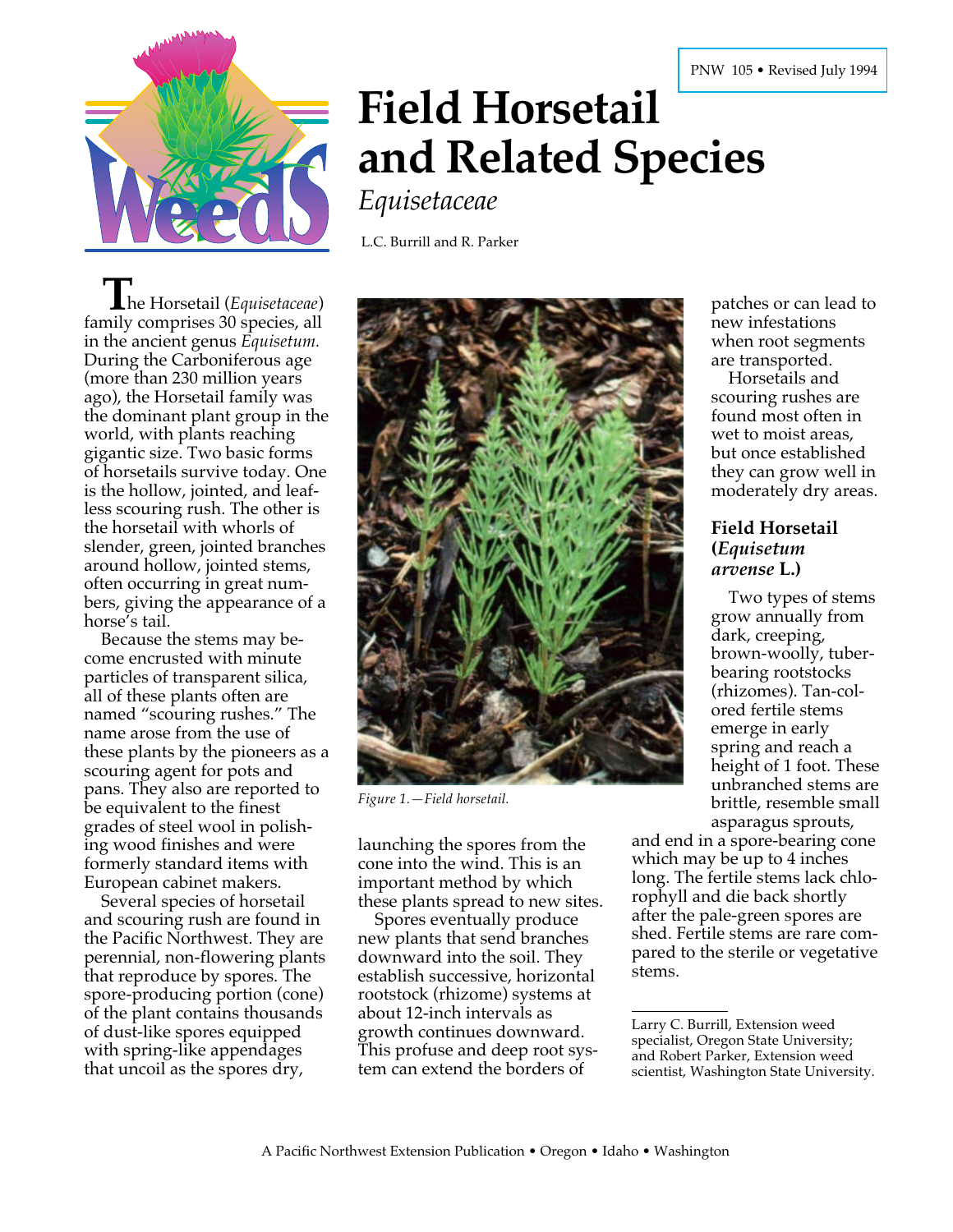Sterile stems emerge after the fertile stems and may reach a height of 2 feet and die down in the autumn. These stems are tough and wiry, with whorls of numerous four-angled green branches (modified leaves) coming from the joints to form bushy plants. Ten to 12 ridges run up and down the stem, compared with the more numerous (20 to 40) but smoother ridges on stems of giant horsetail (*E. telmateia*).

Fleshy, tuberous growths,  $\frac{1}{4}$ to 3 ⁄4 inch in diameter, are arranged singly or in pairs on the rhizomes at numerous joints. These tubers store plant sugars (carbohydrates) and are located from a few inches to more than 6 feet deep. Carbohydrates are accumulated and stored after about mid-May. The plant has a surprising regenerative capacity because of the reserves in the extensive root system.

### **Livestock Poisoning**

There are about 20 species of Equisetum in the Pacific Northwest and all are considered to be toxic. Field horsetail is the species that livestock eat most often.

Horsetail is poisonous to animals, particularly horses, when eaten in large quantities. Hay containing 20 percent or more horsetail produces symptoms in horses in 2 to 5 weeks.

Symptoms include unthriftiness, followed by weakness, especially in the hind quarters; lack of normal

> *Field horsetail left: tuber-bearing rootstock; center: sterile shoot; right: fertile stem.*

coordination; and difficulty in turning. The appetite remains normal until just before death. Attempts to work or exercise poisoned horses produce trembling and muscular exhaustion.

In late stages, muscular rigidity and constipation may be noted. In fatal cases, death is preceded by quiescence and coma.

> Removal of the contaminated forage in the early stages of poisoning brings about rapid recovery. Horsetail poisoning is rarely fatal to cattle or sheep but usually results in a loss of condition.

> Field horsetail may inhibit surrounding vegetation (allelopathy) because of its alkaloid content. Researchers in Russia studied the effects of water extracts taken from field horsetail on seed germination and early growth of meadow grasses. Of 13 species tested, field horsetail displayed the strongest inhibitory effect on seed germination and seedling vigor after it had been applied to 30 species of grasses.

Field horsetail is common throughout the Pacific Northwest and all of the United States except the southeastern area.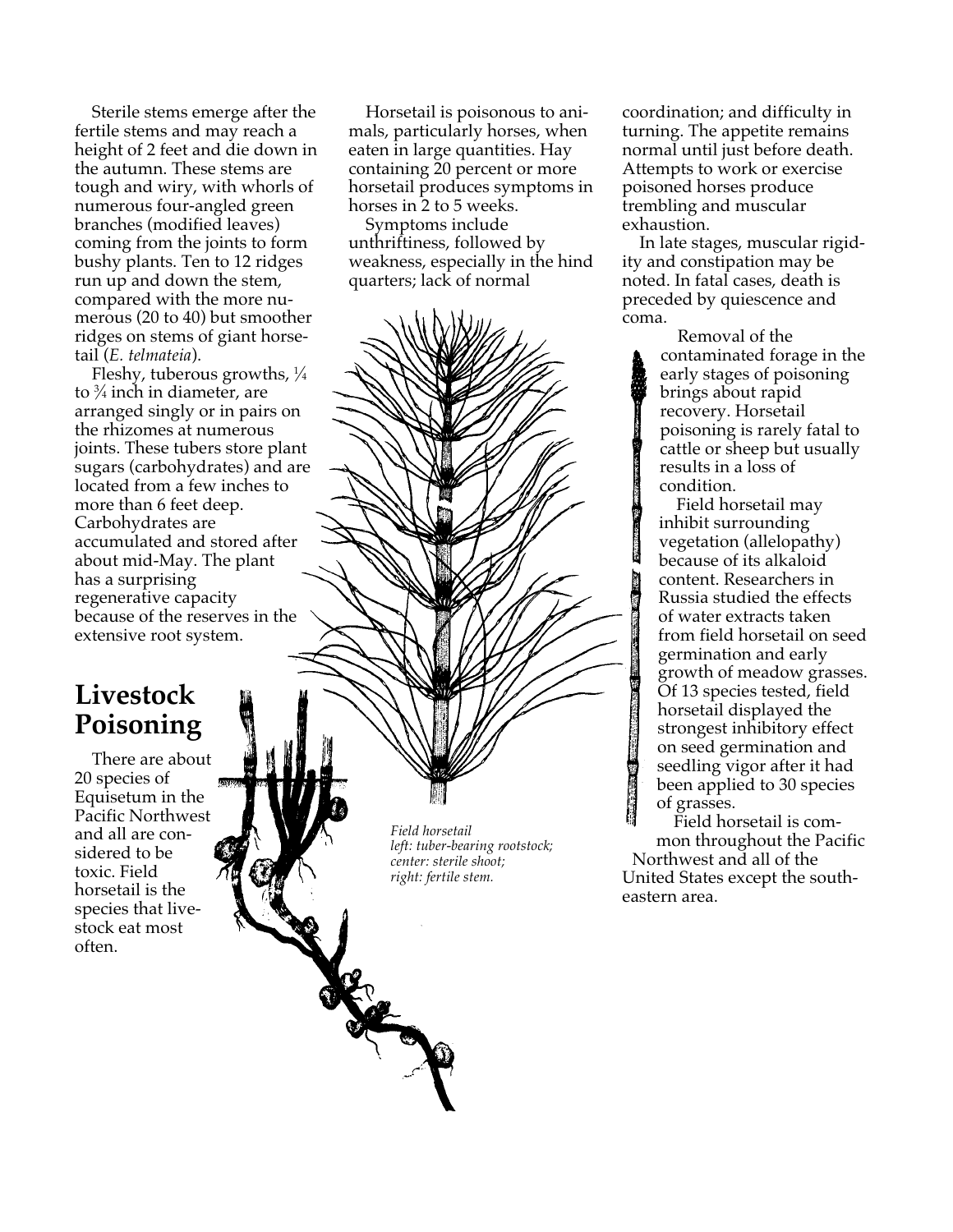#### **Giant Horsetail (***Equisetum telmateia* **Ehrh. var braunii (Milde) Milde)**

Giant horsetail resembles field horsetail, but is taller and more robust. It has more numerous ridges on the vegetative stems than field horsetail and fertile stems are abundant. Giant horsetail is found west of the Cascade summits in the Pacific Northwest.

#### **Scouring Rush (***Equisetum hyemale* **L.)**

Scouring rush differs from the horsetails in that the stems are leafless, all are fertile, and they do not die back in the fall. The stems resemble fertile stems of the horsetails, but they are green and have two black bands at the joints. Each stem is topped by a sporebearing cone. Stems reach 4 feet in height. Plants may be seen throughout the Pacific Northwest on banks of ditches or the edge of waterways and reservoirs. Scouring rush can be weedy but also is an attractive plant for certain garden uses.

#### **Braun's Scouring-Rush (***Equisetum laevigatum* **A. Br.)**

This plant is similar to scouring rush, but in the Pacific Northwest it grows as an annual and usually is shorter than scouring rush. It usually has one black band around each stem segment, whereas scouring rush has two bands. Braun's scouring rush sometimes is found with *Giant*



*Scouring rush*

numerous weak branches whorled around the stems, but the sporeproducing cone on top distinguishes it from the leaf-bearing stage of field horsetail.

## **Control Cultural Control**

In field crops, ornamentals, and landscaped areas, field horsetail most often is the problem from this plant group. On roadsides and railroads, it usually is giant horsetail that is a problem, while the scouring rushes are problems on road-sides and in ditches or on their banks. Each setting has different opportunities and restrictions for control of weeds.

Lasting control of the horse-tails is difficult to achieve because of the high level of food reserves stored in the rhizome. *horsetail*

Prevent spread and establishment of horsetails by using only clean soil and planting material for ornamental settings. In certain situations, it may be reasonable to stop spore formation by destroying the fertile stems before they mature. Mechanical methods, flame, or herbicides are effective options.

The shoots are without functional leaves, so the plants cannot tolerate much shading. Look for opportunities to reduce vigor and growth with shade from plants or synthetic shading fabric.

For established patches, efforts should be directed at depleting the food reserves in the rhizomes. Complete removal of the tops about  $\overline{2}$  weeks after each emergence for 3 or 4 years should give good control.

Horsetail stems are neither strong nor sharp. Thus they are effectively blocked by most of the porous fabrics (geotextiles) used in landscape and industrial sites. Layers of bark mulch, sawdust, or other plant material will not control horsetails. When it is safe and economical to use it, controlled flame is temporarily effective against horsetail.

#### **Chemical Control**

There are several herbicides that give temporary or seasonlong control of the horsetails and scouring rushes. Few herbicides applied once provide lasting control. Selection of a herbicide depends on the crop or site being treated.